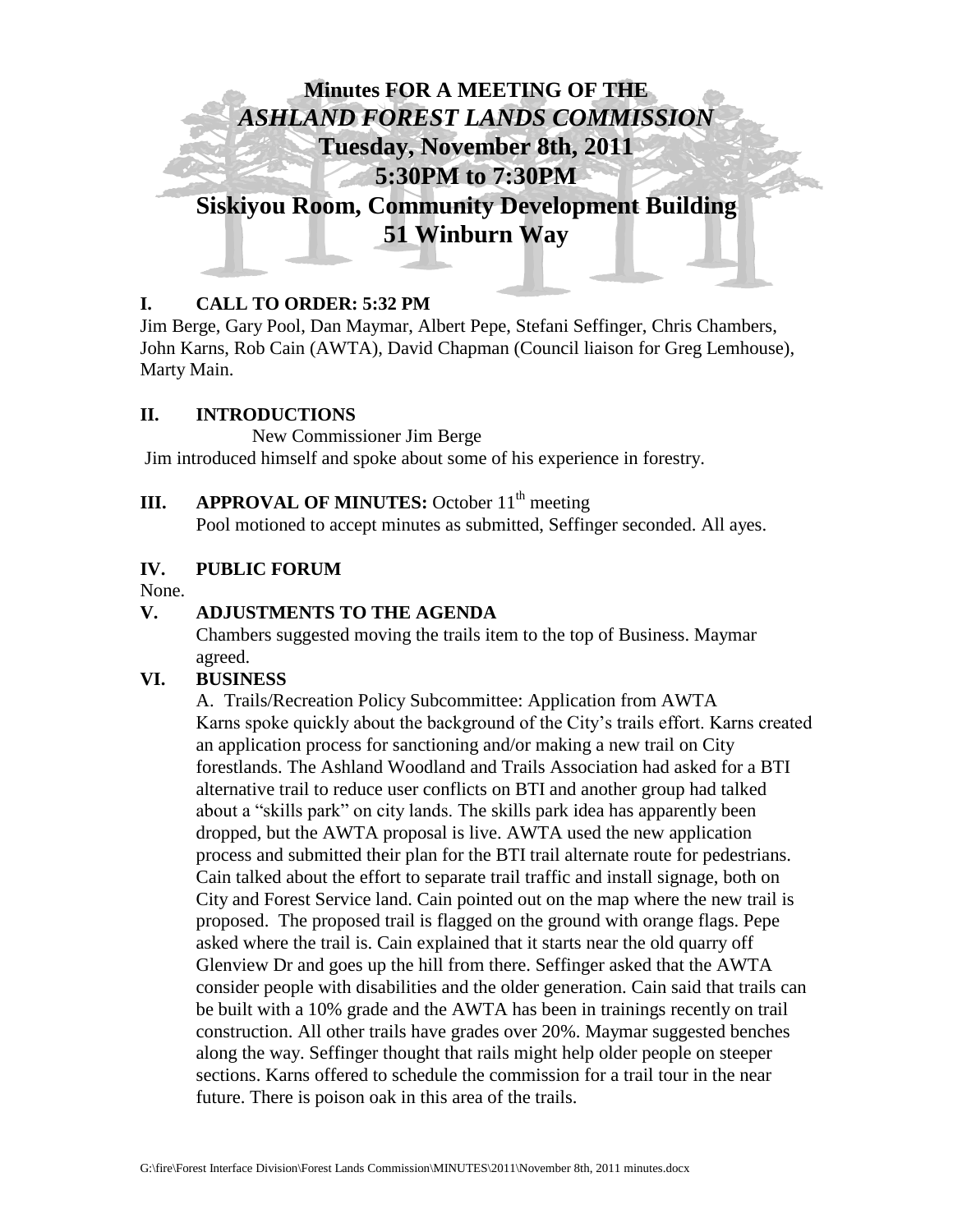B. Watershed Map Distribution

Chambers explained the watershed map effort for Berge. Group then covered the list from Iverson and Chambers will email Iverson about the bike shops and include Pepe and will check in with Parks as well. Seffinger covered the library. Chapman said Bloomsbury Books might be a good spot and Seffinger suggested SOU outdoor program as another outlet.

C. Outreach Plan Review and Discussion

The larger discussion about the outreach plan was tabled but Chambers talked about an upcoming meeting with local conservation groups about watershed education and the AFR project. The AFR project has been trying to implement a vision of using the watershed as a key element of their science curriculum. There are many functioning examples of this vision already including Lomakatsi, Ashland Parks, and Klamath Bird Observatory. None of these efforts would survive without external funding and they tend to be transitory in nature. Since the FLC has had the same vision in the past, it makes sense to have a unified effort moving forward. A similar program was developed for Crater Lake that even Ashland Schools use in their classes. SOU has helped develop that program and might be a way for SOU to help with this watershed education effort. Chambers would like to see at least one rep from the FLC come to this meeting, without having a quorum of commissioners. The date is the  $14<sup>th</sup>$  of November at 4pm.

D. AFR Project Update including Community Engagement

Chambers answered a question about recent smoke in the valley around Ashland. There had been burning just over the Siskiyous in California which bled smoke over into the Ashland area. It's been too dry for burning on the AFR project to date. Chambers is getting ready to make burn notifications once the burn season is in full swing. The interpretive sign effort is well underway to develop and update the existing signs. The White Rabbit sign will be made of wood cut from City lands in the same area. The wood is from dead trees. Chambers hopes to have signs out by spring. There is a separate effort to talk about trail signs that show the names, etc. An AFR update for fall will be sent out soon via the AFR project email list and webpage. Main said that Lomakatsi has been working on thinning at high elevations in Block 2 but has been delayed by the recent low snow level. The AFR partner group has been reviewing this summer's work.

- E. Ashland Water Advisory Committee Update Williams wasn't present so this issue was tabled.
- F. Commission 3-Year Goals progress Maymar wants to get the Ashland Forest Plan updated from 1992 as part of the 3 year goals and to use the AFR project model. Chambers asked Main for input on this and Main commented on the ease of the City's management direction compared to what is required on federal lands (AFR). The commission should start thinking about next year's AFR thinning project and whether or not to dovetail with that helicopter project on the City's Winburn property. Main said the City could wait or if there are funds available we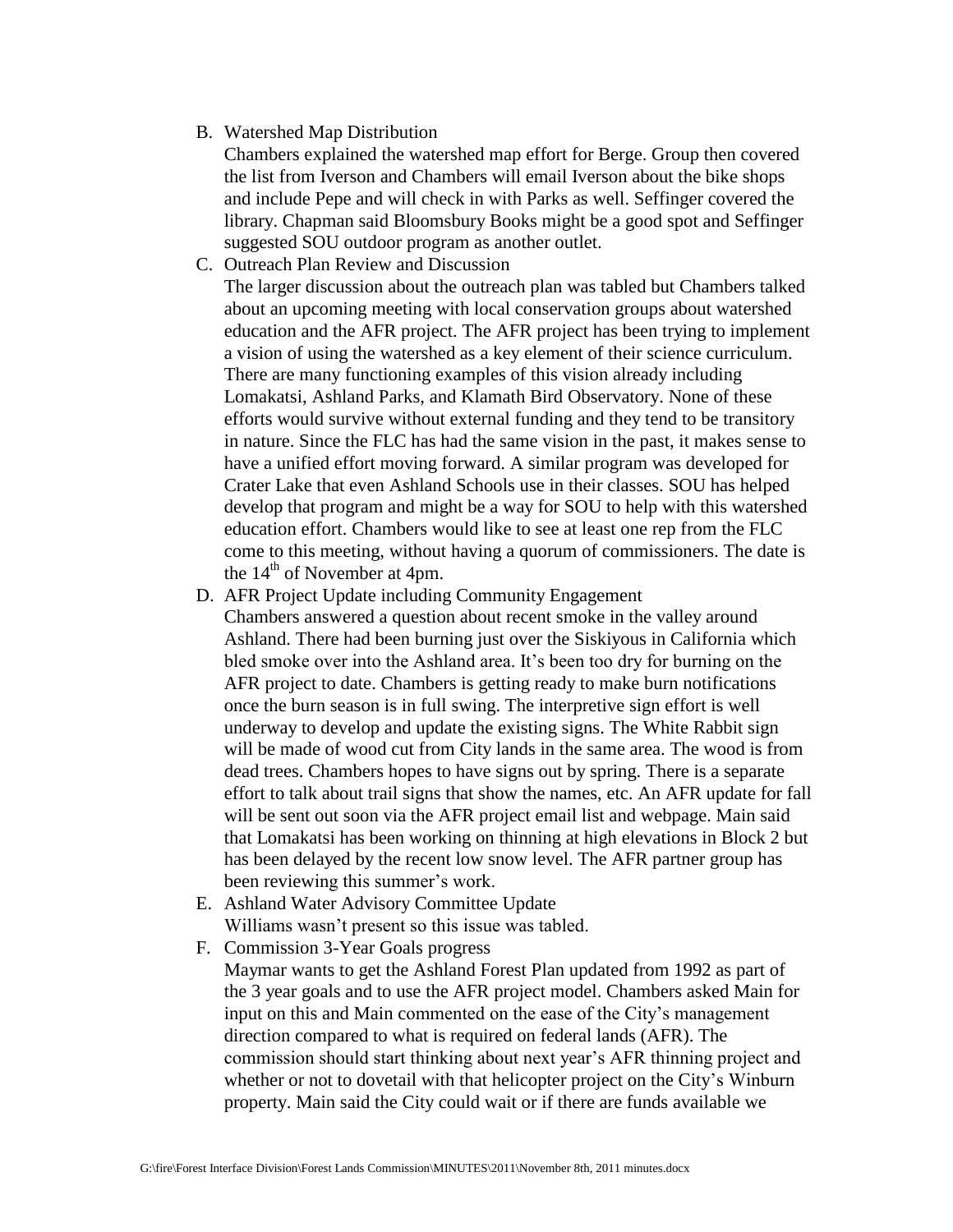could move ahead. Chambers updated the commission on a Nature Conservancy grant opportunity to get work done on City forestlands. Maymar would like us to be in concert with the adjacent owner (USFS). Main commented that the current management direction has been set for the Winburn property in the current plan. There are opportunities for working with the USFS on issue related to spotted owl habitat, fire management, etc. It would be good to bring it up to the current level of knowledge and conditions. Maymar asked about matching up management schemes, and Main said there is an opportunity to look at the past Forest Plan and see how it can be updated. The City got started early on in the process of managing for fire safety and multiple resource objectives. Essentially, the management schemes are the same between the City and Forest Service. Tony Kerwin started a process to update the Forest Plan, but left the Commission before it really got started. Main suggested looking at what's been accomplished on City forestlands, and it's an extensive list and in some ways more than what's in the Forest Plan itself. Maymar asked if we should look that the document and what the costs would be to review it. Chambers suggested that the City has a great example of proactive stewardship, but that information is not accessible to the public or forestry community. Main gave the example of the City's monitoring data and the intensity of plots that have been established as a resource for the community. Main suggested we get a copy of the Ashland Forest Plan to the commission. With the potential for major projects (Winburn and prescribed underburns) there is a need to link those activities back to the Forest Plan. Karns would like to use the Plan as a tool for budgeting work on City lands, especially with upcoming changes in the budget process. Main said the City has traditionally invested in the more expensive work to get ahead on fire and forest health issues and is now in a mode of maintenance on portions of the City's ownership. There may be areas we come back to that we didn't work on initially. Pepe asked about underburning this spring. Chambers said that there will be a contract established this winter in hopes of burning up to 100 acres this spring and possibly with grant assistance from The Nature Conservancy. Chapman suggested keeping the 1992 plan as a historical document. The commission asked Main if he would look at the 1992 plan and make suggestions for changing and updating, or rewriting it. Main cited example of recent knowledge that has changed the way we look at City forestlands. Maymar made a motion that Main look through the 1992 Ashland Forest Plan and report back to the Commission regarding proposed changes and an accounting of work since 1992. Seffinger seconded and all voted in favor. Main has a list of accomplishments on City land that he can bring in. It would help to update current commissioners about what the City has done. Chambers will bring notes from past meeting regarding the 3 year goals to the next meeting.

### **VII. COMMISSIONER COMMENTS**

#### **VIII. REVIEW AND SET COMMISSION CALENDAR / NEXT MEETING**